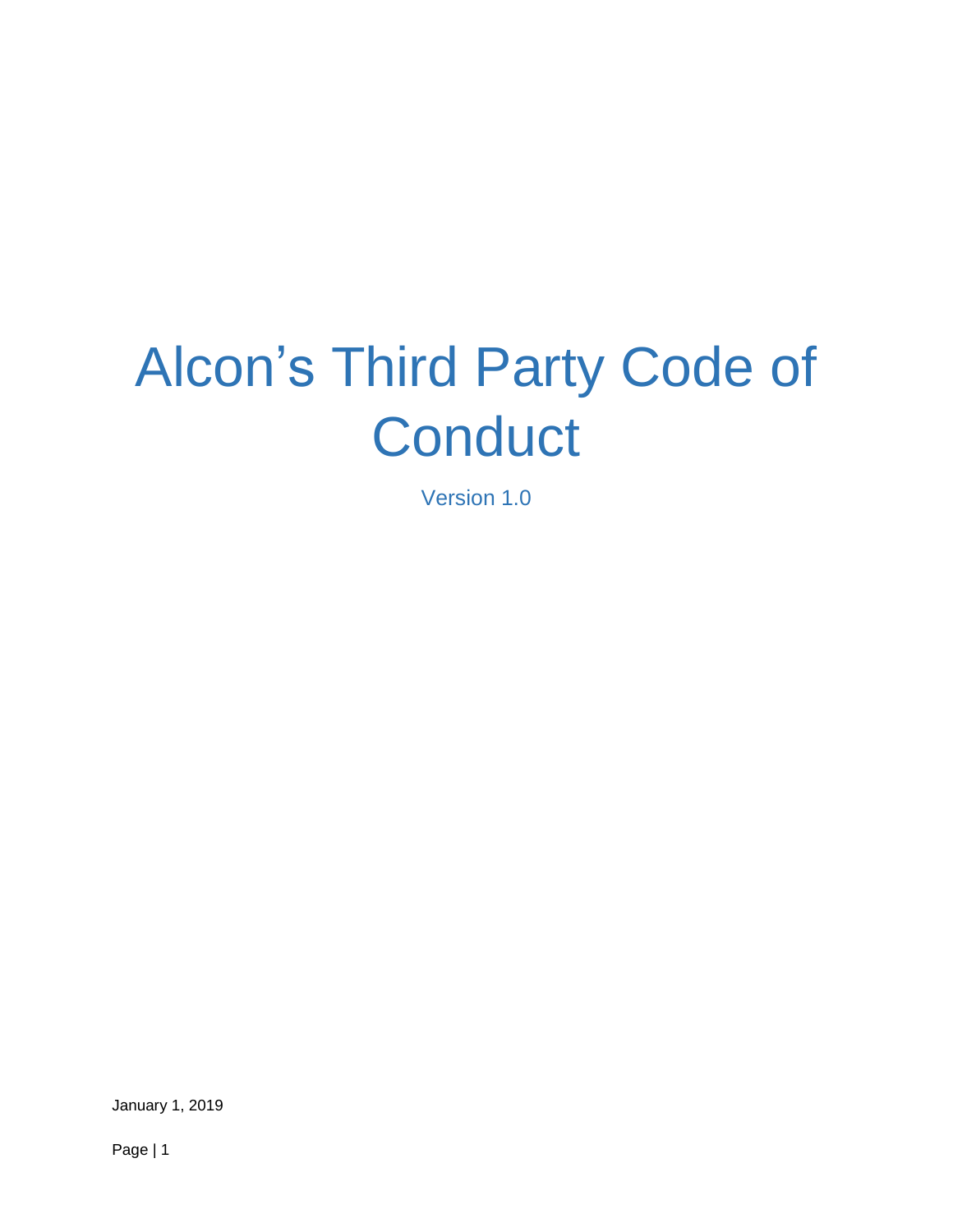# **Contents**

| 1            |                                                      |  |  |  |
|--------------|------------------------------------------------------|--|--|--|
|              | 1.1<br>1.2<br>1.3<br>1.4<br>1.5<br>1.6               |  |  |  |
| $\mathbf{2}$ |                                                      |  |  |  |
|              | 2.1<br>2.2<br>2.3<br>2.4                             |  |  |  |
| 3            |                                                      |  |  |  |
|              | 3.1<br>3.2<br>3.3<br>3.4                             |  |  |  |
| 4            |                                                      |  |  |  |
| 5            |                                                      |  |  |  |
|              | 5.1<br>5.2                                           |  |  |  |
| 6            |                                                      |  |  |  |
| 7            |                                                      |  |  |  |
| 8            |                                                      |  |  |  |
| 9            |                                                      |  |  |  |
|              | 9.1<br>9.2<br>9.3<br>9.4<br>9.5<br>9.6<br>9.7<br>9.8 |  |  |  |
|              |                                                      |  |  |  |
|              |                                                      |  |  |  |
|              |                                                      |  |  |  |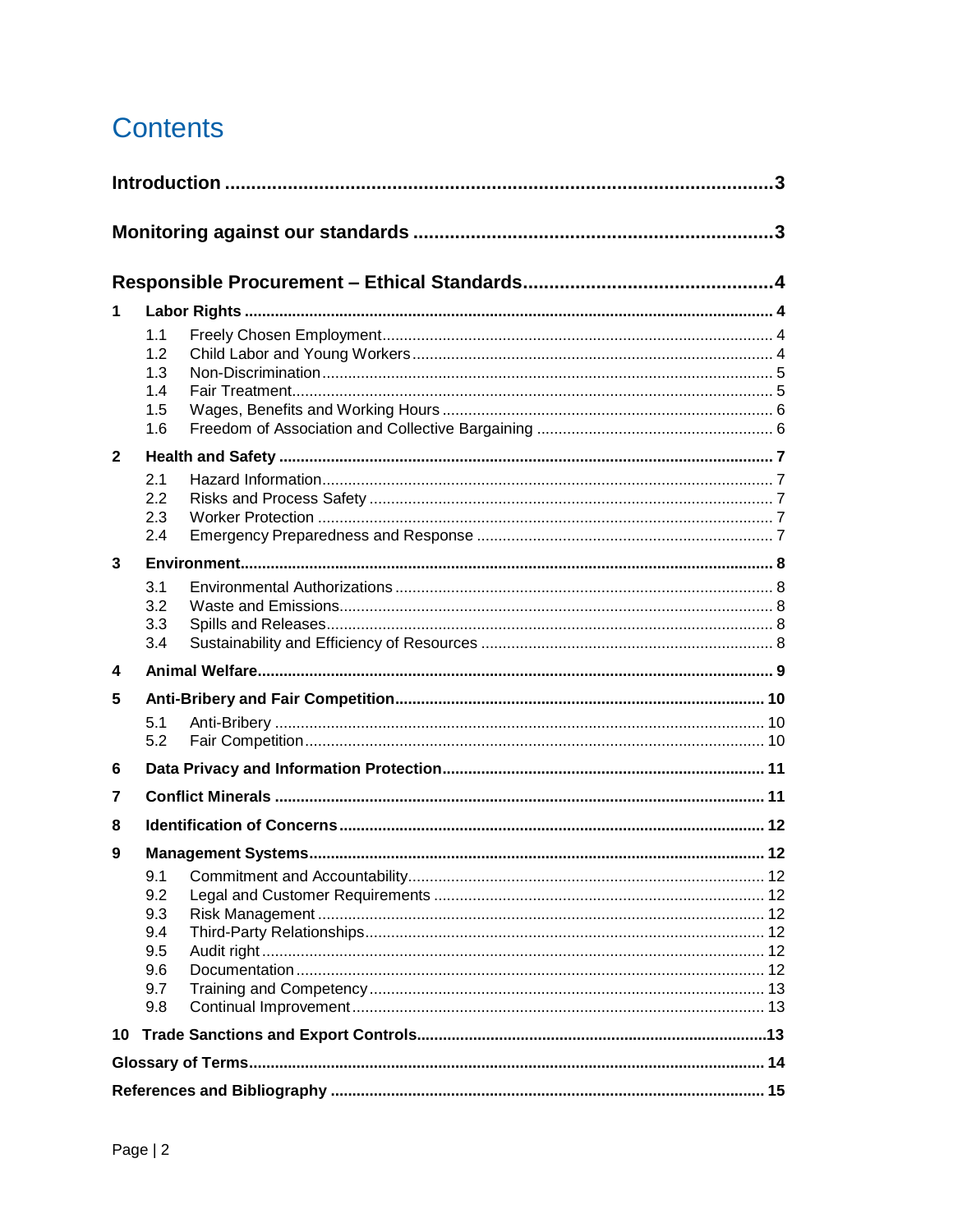# **Introduction**

"High Performance with Integrity" is an Alcon strategic imperative.

Alcon promotes the societal and environmental values of the United Nations Global Compact to its suppliers and uses its influence where possible to encourage their adoption. The Alcon Third Party Code of Conduct (hereinafter referred to as "The Code") is based on the United Nations Global Compact, the United Nations Guiding Principles on Business and Human Rights, and other international standards or accepted good practices. The Code is aligned with Alcon's Company Code of Conduct.

Alcon requires its Third Parties to comply with the standards defined in The Code. Furthermore, our Third Parties are expected to adopt with their own suppliers, standards that broadly cover the same principles as contained in our Code.

Alcon is committed to being a leader in good corporate responsibility and this commitment is embodied in The Code.

The Code does not replace local law. Alcon expects Third Parties to operate in compliance with applicable laws, rules and regulations in addition to the standards contained herein.

The Third Party acknowledges that their engagement is never used by Alcon to create an incentive or reward for prescribing Alcon products or to secure any improper business advantage for Alcon.

Links referenced on this page and a glossary of terms used can be found at the end of this document.

## **Monitoring against our standards**

Adherence to the standards contained in this Code is one of the criteria used in the Alcon Third Party selection and evaluation process.

Alcon expects Third Parties to adhere to applicable legal standards and any higher standards contained herein. Under some circumstances, where the Third Parties have shown and continue to show a material commitment to improvement, Alcon is willing to work with them to bring about improvements through engagement and collaboration. This may include audits, development and progress monitoring of corrective action plans, referring suppliers to external experts, and other reasonable improvement plans.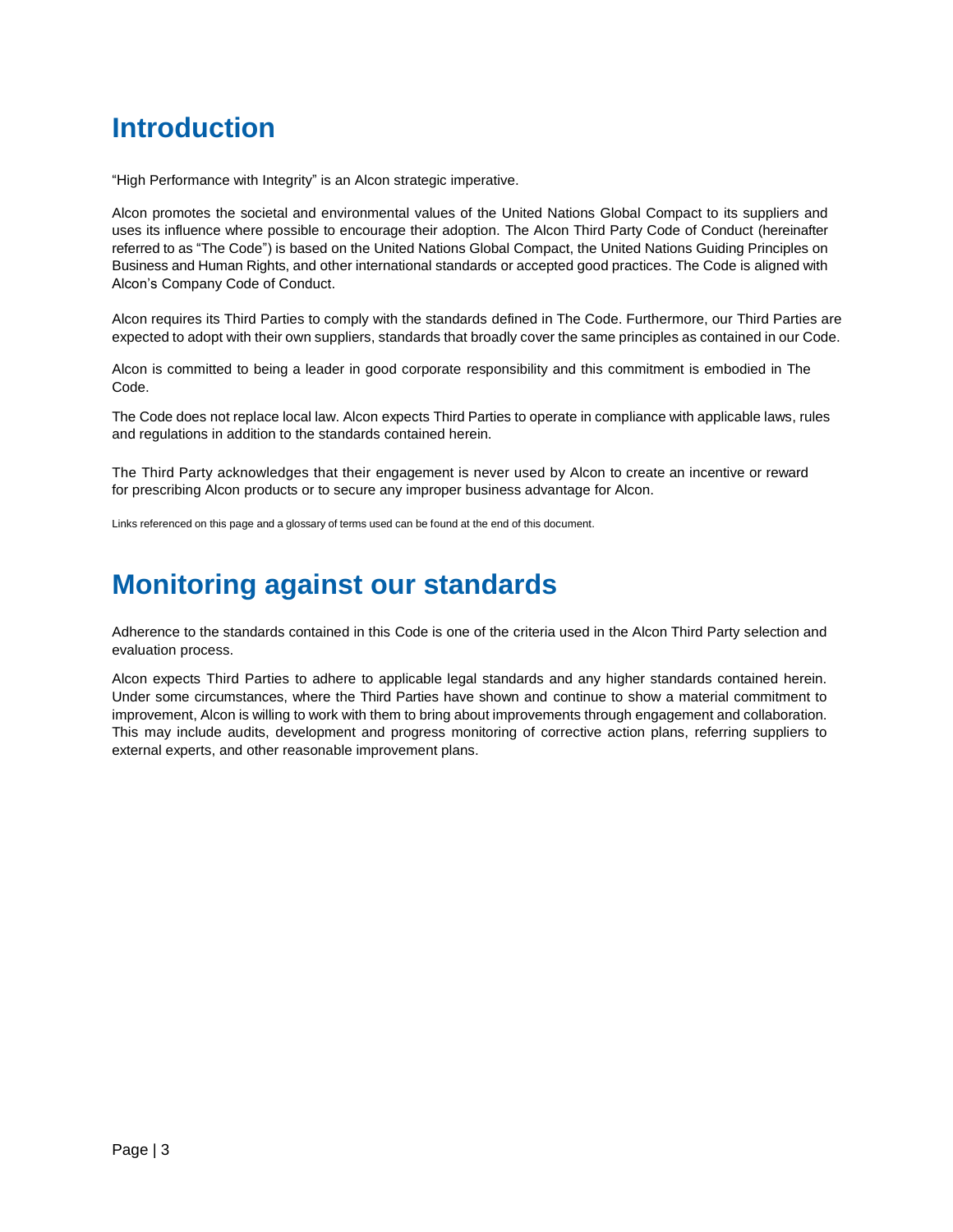# **Responsible Procurement – Ethical Standards**

### **1 Labor Rights**

Third Parties shall be committed to uphold the human rights of workers and to treat them with dignity and respect. The labor elements include:

### **1.1 Freely Chosen Employment**

Suppliers shall not use forced labor, including, bonded, indentured or involuntary prison labor or engage in any form of slavery or human trafficking.

**Forced Labor - Management Systems:** A nominated manager with responsibility for HR at each site follows policies and procedures to ensure that all onsite workers have freely chosen to be there and are fully paid for the work they do.

**Prison Labor:** The use of any prison labor is voluntary and clearly communicated to Alcon, and where used, all applicable local laws or international guidance is followed.

**Notice Periods:** Workers are free to leave their jobs after reasonable notice and are paid on time and in full for the work they have done prior to leaving.

**Retention of Identity Papers/Passports:** Workers are not required to hand over their identity papers to secure employment unless required to do so by local law. If this is the case, workers have access to their papers at all times.

**Freedom of Movement:** Workers are able to freely come and go from the site or onsite accommodation at all times and are not controlled by security guards (e.g. monitored during breaks, followed to the toilets, etc.).

**Cash Deposits:** Workers do not pay "deposits" to secure a job or employer-provided accommodation, nor do they pay excessive "deposits" for tools, training or personal protective equipment necessary to carry out their jobs safely.

### **1.2 Child Labor and Young Workers**

Third Parties shall not use child labor. The employment of young Workers below the age of 18 shall only occur in non-hazardous work and when young Workers are above a country's legal age for employment and the age established for completing compulsory education.

**Child Labor - Management Systems:** A nominated manager with responsibility for HR ensures that there are adequate policies and procedures in place to monitor the ages of workers at each site.

**Child Labor:** Children below the local minimum working age, the age of compulsory education or the ages set out in the International Labor Organization Core Conventions (whichever is higher) are not employed.

A child is:

- Any young person below the ages defined in the International Labor Organization Core Conventions, which is 15 in Developed Countries or 14 in Less Developed Countries.
- Any young person below the local legal minimum working age where this is higher than 15.
- Any young person below the age of local legal compulsory education where this is higher than 15.

**Remediation:** If children are found working, an appropriate remediation procedure to ensure the welfare of the child is put in place. If children are found working, Third Parties will:

Remove the child from the workplace immediately.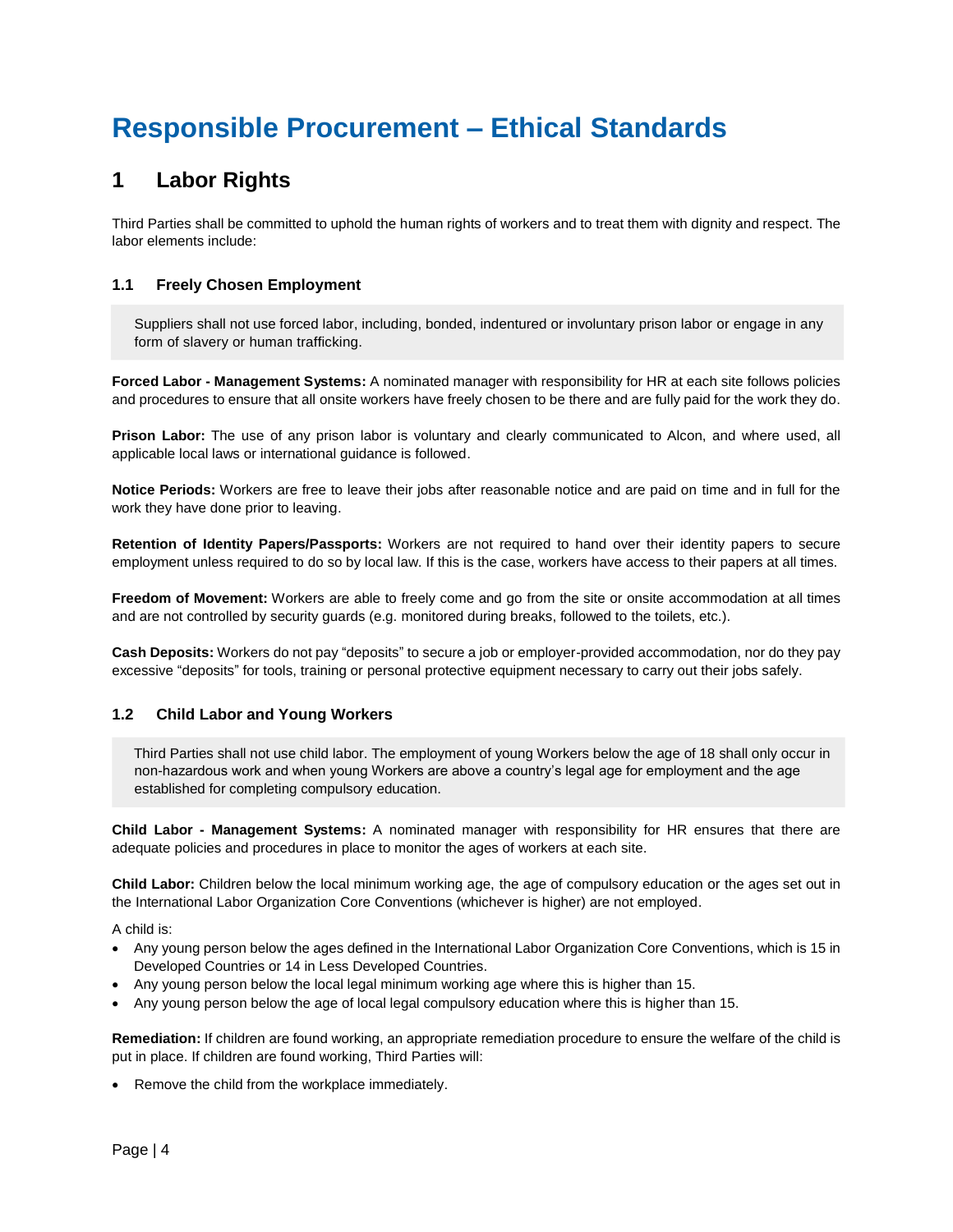• Put in place a suitable plan to support the child, which may involve covering the cost of formal or vocational training, accommodation or other costs as necessary.

**Young Workers:** Young people under the age of 18, legally able to work, do not carry out any hazardous work (chemical handling, strenuous physical labor, etc.) or night shifts, and all applicable local laws are followed, including access to education, training, health checks and number of hours allowed to work, etc.

### **1.3 Non-Discrimination**

Third Parties shall provide a workplace free of harassment and discrimination. Discrimination for reasons such as race, color, age, gender, sexual orientation, ethnicity, disability, religion, political affiliation, union membership, pregnancy or marital status is not tolerated.

**Non-Discrimination - Management Systems:** A nominated manager with responsibility for HR ensures adequate policies and procedures are in place at each facility to prevent discrimination as well as manage effective disciplinary procedures. All workers know to whom they can report incidences of discrimination.

**Non-Discrimination:** Workers do not face harassment or discrimination at any time (from recruitment to leaving employment) for any reason such as race, color, race, age, gender, sexual orientation, ethnicity, disability, religion, political affiliation, union membership, pregnancy or marital status. Potential recruits are not pregnancy-tested unless required by local law and pregnant women are not discriminated against in accordance with local laws.

### **1.4 Fair Treatment**

Third Parties shall provide a workplace free of and with no threat of harsh and inhumane treatment, including any sexual harassment, sexual abuse, corporal punishment, mental or physical coercion or verbal abuse of workers.

**Fair Treatment - Management Systems:** A nominated manager with responsibility for HR ensures adequate policies and procedures are in place so that all workers receive fair treatment. Workers understand disciplinary and grievance procedures, and fines imposed on workers as part of a disciplinary action are legal and fair.

Supervisors and managers found abusing workers are disciplined accordingly.

**Harassment or Abuse:** Workers neither face nor are threatened with bullying, sexual harassment, sexual abuse, corporal punishment, mental or physical coercion or verbal abuse.

**Role of Security Personnel:** Workers are not subject to unreasonable body searches. Physical security searches are only carried out by authorized bodies, according to local legal standards, and by same-sex security guards.

**Fair Treatment - Bribery:** Workers do not have to pay other workers to avoid victimization or preferential treatment.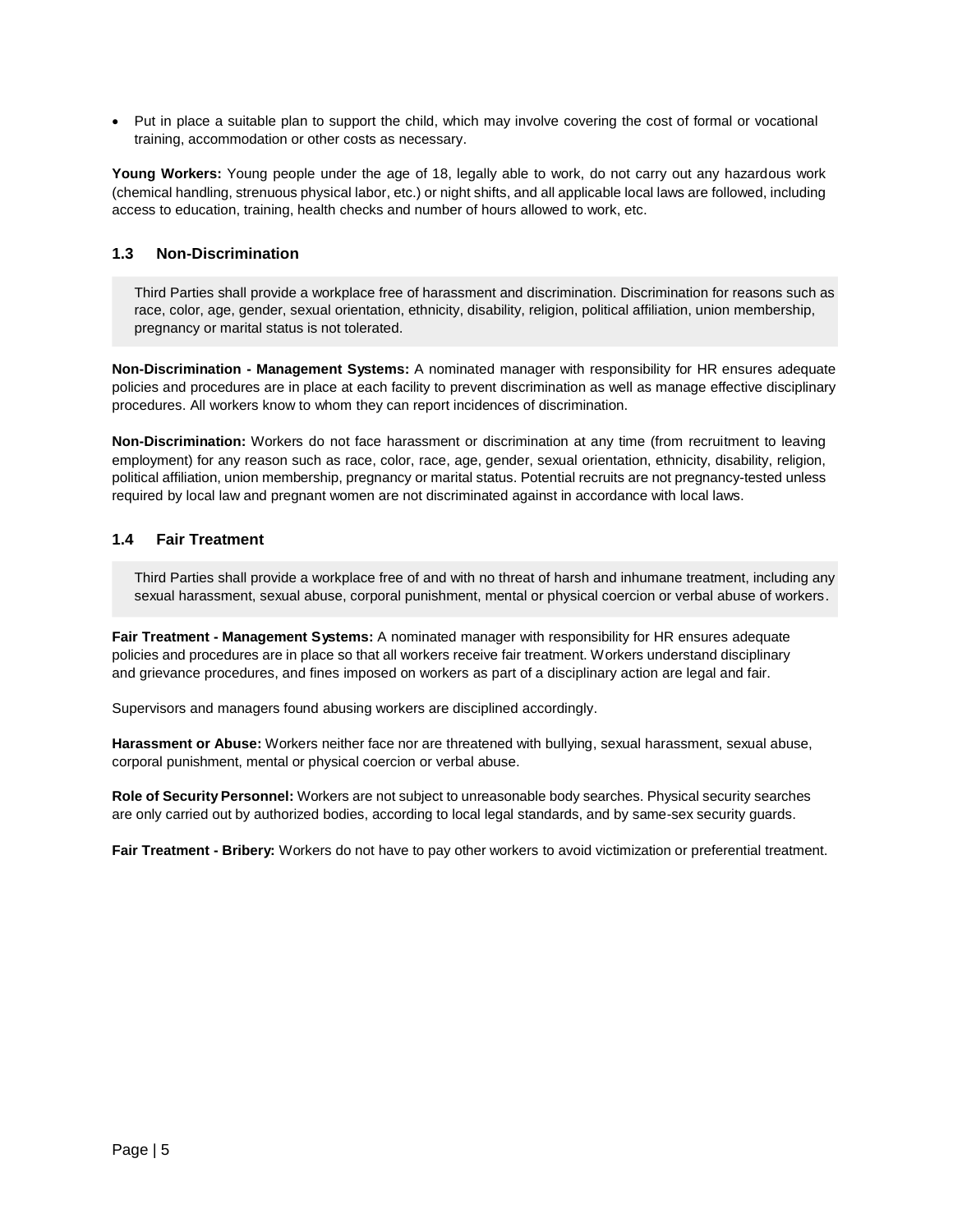### **1.5 Wages, Benefits and Working Hours**

Third Party shall pay workers according to applicable wage laws, including minimum wages, overtime hours and mandated benefits.

Third Parties shall communicate in a timely manner with workers regarding the basis upon which they will be paid. Third Parties are also expected to communicate with the worker whether overtime is required and the wages to be paid for such overtime.

**Wages and Working Hours - Management Systems:** A system is in place to monitor the hours and wages paid to all agency staff onsite, and complete hours and payroll records are kept for all workers onsite at all times.

**Wages:** Workers are not required to do unpaid work. Workers' monthly pay, or piece rate, is at least at local legal minimum wages or industry benchmarks, and is paid regularly and in full, in accordance with local laws.

**Overtime - Pay:** Overtime is paid according to all local laws, and where these do not exist, as a minimum at the same rate as normal pay, but ideally at a premium rate.

**Benefits and Bonuses:** All legally required benefits and bonuses are paid to workers on time and in full.

**Working Hours:** Working hours are aligned with local laws or industry benchmarks.

**Overtime Hours:** Overtime is voluntary and workers do not regularly work more than 12 hours of overtime per week.

**Time-off and Breaks:** Workers are given time off and breaks in accordance with local laws.

**Communication:** Payment terms are communicated to workers before they start and confirmed in writing. Workers receive written pay slips.

**Deductions:** Deductions for disciplinary issues, lateness and absence are only taken in accordance with local laws.

#### **1.6 Freedom of Association and Collective Bargaining**

Open communication and direct engagement with workers to resolve workplace and compensation issues are encouraged.

Third Parties shall respect the rights of workers, as set forth in local laws, to freely join or not join labor unions, seek representation and join workers' councils. Workers shall be able to communicate openly with management regarding working conditions without threat of reprisal, intimidation or harassment.

**Collective Bargaining:** Workers are able to bargain collectively and understand how to raise issues if they wish. Where collective agreements are in place, they are communicated to all workers in a language they can understand.

**Trade Union/Worker Representation Rights:** Workers are freely able to join or form a trade union or worker committee without fear of reprisal or discrimination. Worker representatives are granted reasonable time and access to facilities, such as meeting rooms, to carry out their role, in accordance with local laws.

**Parallel Means:** Where local laws restrict trade unions, workers are able to form worker committees, if they so choose.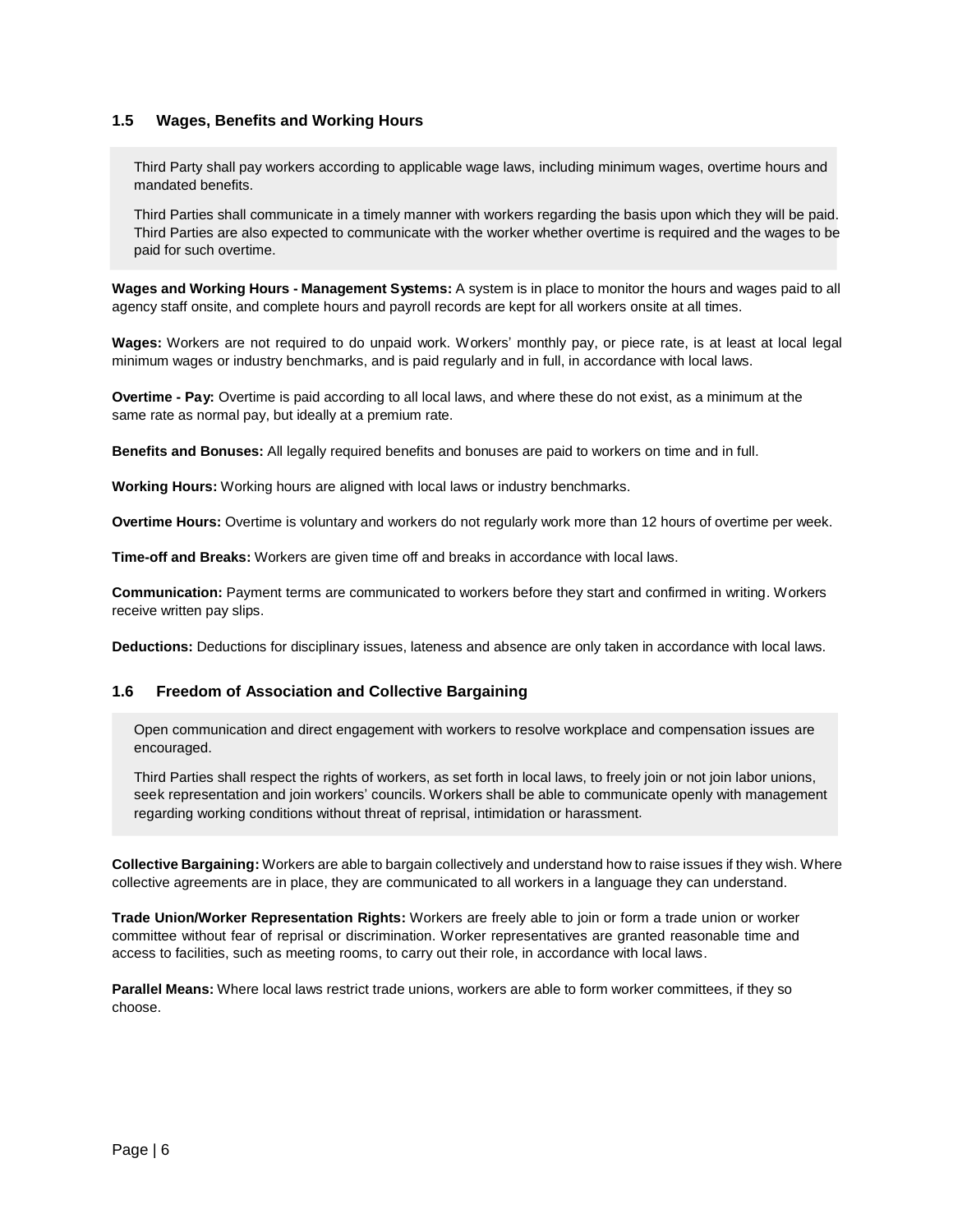### **Health, Safety and Environment**

Given the breadth, complexity and size of Alcon's supply chain, the outlined standards in section 2 and 3 for Health, Safety and Environment (HSE) provide Third Parties with basic standards and concepts that Alcon expects adherence to throughout its supply chain.

Alcon expects each Third Party to understand the applicable HSE standards for its specific products or services, and to augment these standards with the additional product/service specific standards as necessary. The effectiveness of the protection needs to be verified by trained and experienced or certified subject matter experts.

### **2 Health and Safety**

Third Parties shall comply with all applicable health and safety laws and regulations by providing a safe and healthy working environment and, if applicable, safe and healthy company living quarters. The health and safety elements include:

### **2.1 Hazard Information**

Third Parties shall have programs and systems in place to provide workers with safety information relating to hazardous materials and education to protect them from potential hazards. Hazardous materials can include but are not limited to raw materials, isolated intermediates, products, solvents, cleaning agents, and wastes.

### **2.2 Risks and Process Safety**

Third Parties shall have systems and programs in place to identify both occupational and process hazards. They should quantify such hazards and define the risk levels appropriately, and have programs and systems in place to prevent or mitigate these risks (e.g. catastrophic releases of chemicals, fumes, dust).

### **2.3 Worker Protection**

Third Parties shall have systems and processes in place to protect workers from exposure to chemical, biological and physical hazards (including physically demanding tasks) in the workplace and company-provided living quarters.

### **2.4 Emergency Preparedness and Response**

Third Parties shall develop and distribute emergency plans across their facilities and company-provided living quarters. Third Parties should minimize the potential impact of any emergency by implementing suitable emergency plans and response procedures.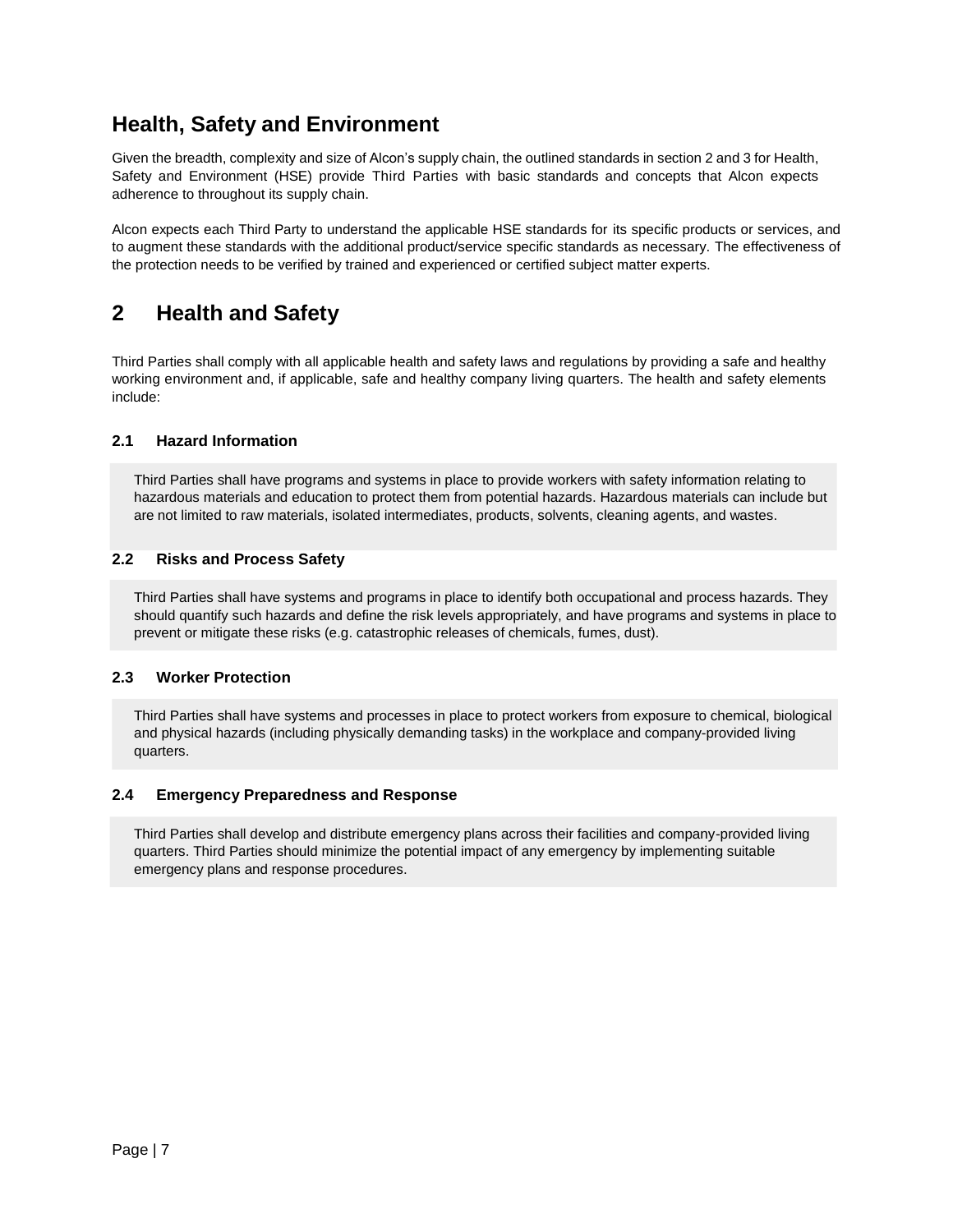### **3 Environment**

Third Parties shall comply with all applicable environmental laws and regulations. All required environmental permits, licenses, information registrations and restrictions shall be obtained, and their operational and reporting requirements followed, specifically:

### **3.1 Environmental Authorizations**

Third Parties shall have processes and systems to conform to applicable environmental laws and regulations. Required environmental permits, licenses, information registrations and restrictions shall be obtained and their operational and reporting requirements followed.

### **3.2 Waste and Emissions**

Third Parties shall have processes and systems in place to ensure the safe handling, movement, storage, recycling, reuse, or management of waste. Any generation and disposal of waste, emissions to air and discharges to water, with the potential to adversely impact human health or the environment (giving priority to Active Pharmaceutical Ingredients) shall be appropriately minimized, properly managed, controlled and/or treated prior to release into the environment.

### **3.3 Spills and Releases**

Third Parties shall have processes and systems in place to prevent and mitigate accidental and diffusive spills and releases to the environment.

### **3.4 Sustainability and Efficiency of Resources**

Third Parties shall have processes and systems in place to optimize the use of all relevant resources sustainably, such as energy, water and materials.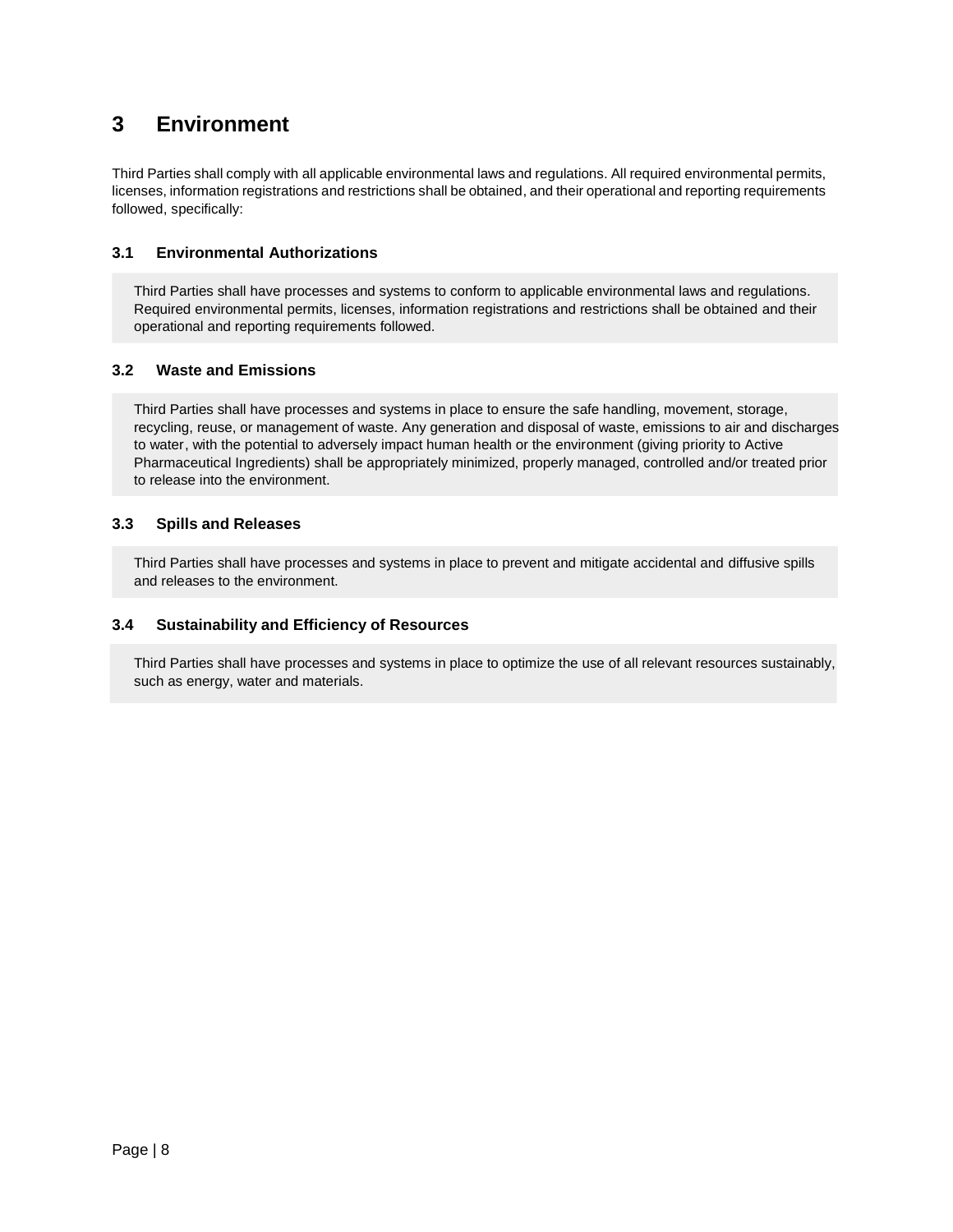### **4 Animal Welfare**

Animals shall be treated respectfully, with pain and stress minimized. Animal testing should be performed after consideration to replace animals, reduce the numbers of animals used or refine procedures to minimize distress. Alternatives should be used wherever scientifically valid and acceptable to regulators.

Alcon is committed to globally achieving high standards of Animal Welfare whenever animals are involved in a Alcon study or procedure. The Alcon Animal Welfare Standard applies to all internal and Alcon external animal studies. It corresponds with the US regulations, namely the AW Act (USC 7; 1966) and Regulations, and the US Guides for the Care and Use of Laboratory and Agricultural Animals (including all vertebrates). More stringent criteria apply for Non-Human Primates.

Any Third Party is required to comply with all applicable local and national laws and regulations relating to Animal Welfare. In addition, it is required to comply with the following key principles, which embody the Third Party facing requirements of the Alcon Animal Welfare Policy (where local/national laws and regulations impose stricter requirements, the stricter requirements shall be followed):

- The welfare of animals is of primary concern.
- The Three Rs (Replace, Reduce, Refine) are applied.
- Studies are carried out by well-trained, competent and experienced personnel.
- Finished cosmetics and their ingredients will not be tested on animals.
- Only animals specifically bred for research purposes are purchased and used, except for some farm animals, companion animals used in clinical studies, and fish.
- Animals are treated respectfully and cared for in accordance with the particular needs of the given species and individual, as defined by current veterinary care and practice guidelines for animals used in experiments.
- Animals experience the minimum amount of discomfort, distress or pain and appropriate methods for sedation, analgesia or anesthesia are utilized whenever possible.
- Particular care and attention is paid to the transportation of animals, including use of appropriate and adequate devices and/or facilities for transport in accordance with applicable guidelines and legal requirements.
- The principles and requirements apply to Alcon-initiated studies performed at third-party facilities (e.g. contract research organizations, universities and other companies).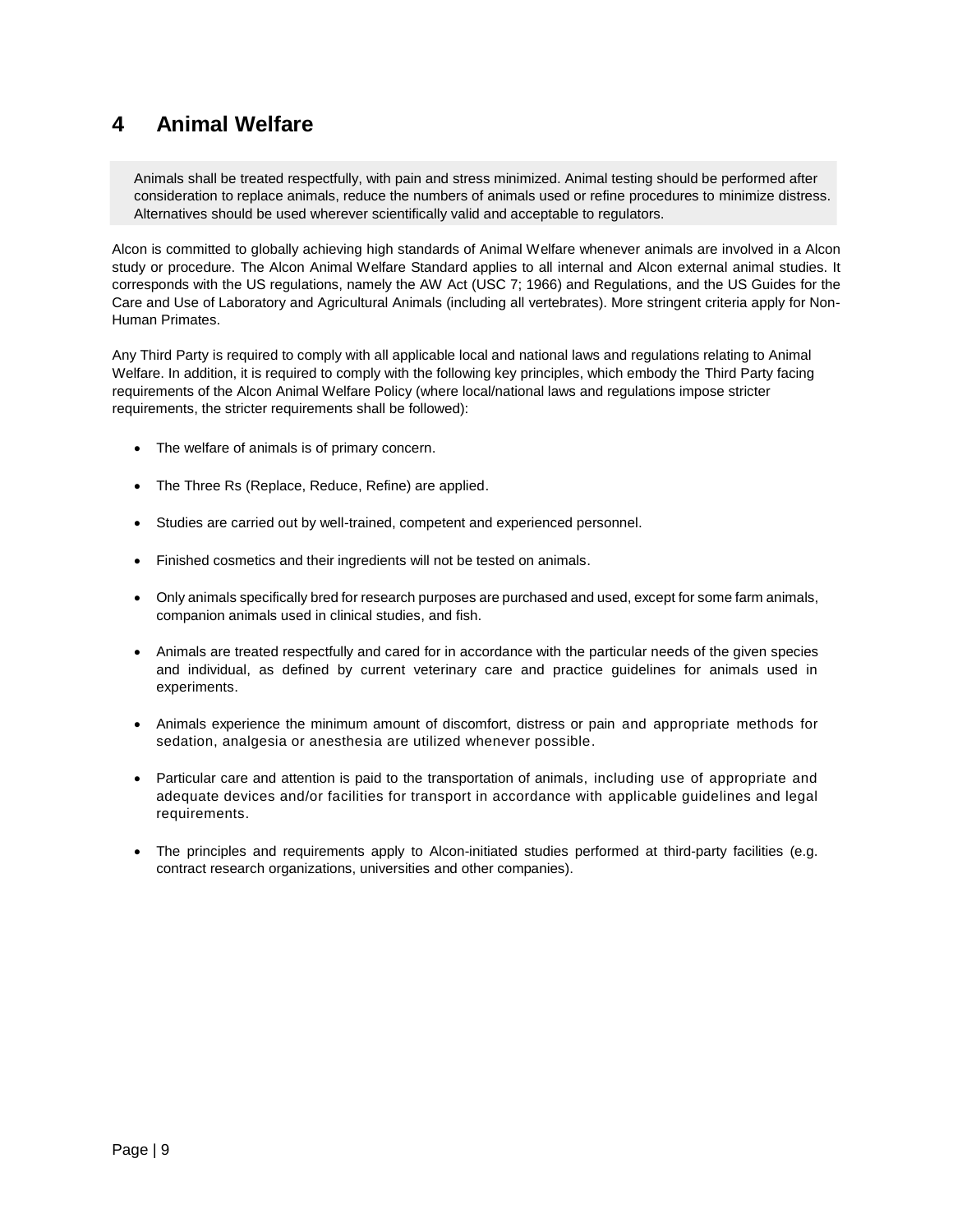### **5 Anti-Bribery and Fair Competition**

### **5.1 Anti-Bribery**

Third Parties shall not bribe any public official or private person and shall not accept any bribes. No intermediaries, such as agents, advisers, distributors or any other business partners, shall be used to commit acts of bribery.

Third Parties shall comply with applicable laws and regulations and industry standards related to anti-corruption.

**Facilitation Payments:** No facilitation payments are made, irrespective of whether or not local law permits them.

**Gifts, Hospitality and Entertainment:** Gifts, hospitality and entertainment are never offered, promised or provided with the intent of causing the recipient to do something favoring the Third Party and/or Alcon, to reward such behavior, or to refrain from doing something disadvantaging the Third Party and/or Alcon. Gifts, hospitality and entertainment are modest, reasonable and infrequent, so far as any individual recipient is concerned.

**Grants, Donations and Sponsoring:** Grants and donations are only given if the Third Party and/or Alcon do not receive, and are not perceived to receive, any tangible consideration in return. Grants and donations are not perceived to reward any tangible consideration. Sponsoring is not to be used (or perceived to be used) to receive an improper commercial advantage in return. Sponsoring must never reward (or be perceived to reward) an improper commercial advantage.

**Political Contributions:** If the Third Party chooses to make political contributions, they must be made in compliance with all applicable laws, regulations and industry codes and standards, and must not be made with the expectation of direct or immediate return for the Third Party or Alcon.

**Lobbying:** Lobbying is not to be misused for any corrupt or illegal purposes, or to improperly influence any decision.

**Public Officials:** Any relationship between the Third Party and public officials is in strict compliance with the rules and regulations to which they are subject (i.e. any applicable rules or regulations in the particular country relating to public officials or that have been imposed by their employer). Any benefit conveyed to a public official is fully transparent, properly documented, and accounted for.

### **5.2 Fair Competition**

Third Parties shall conduct their business consistent with fair and vigorous competition. They shall employ fair business practices, including accurate and truthful advertising.

Third Parties shall comply with all fair competition and antitrust laws and regulations.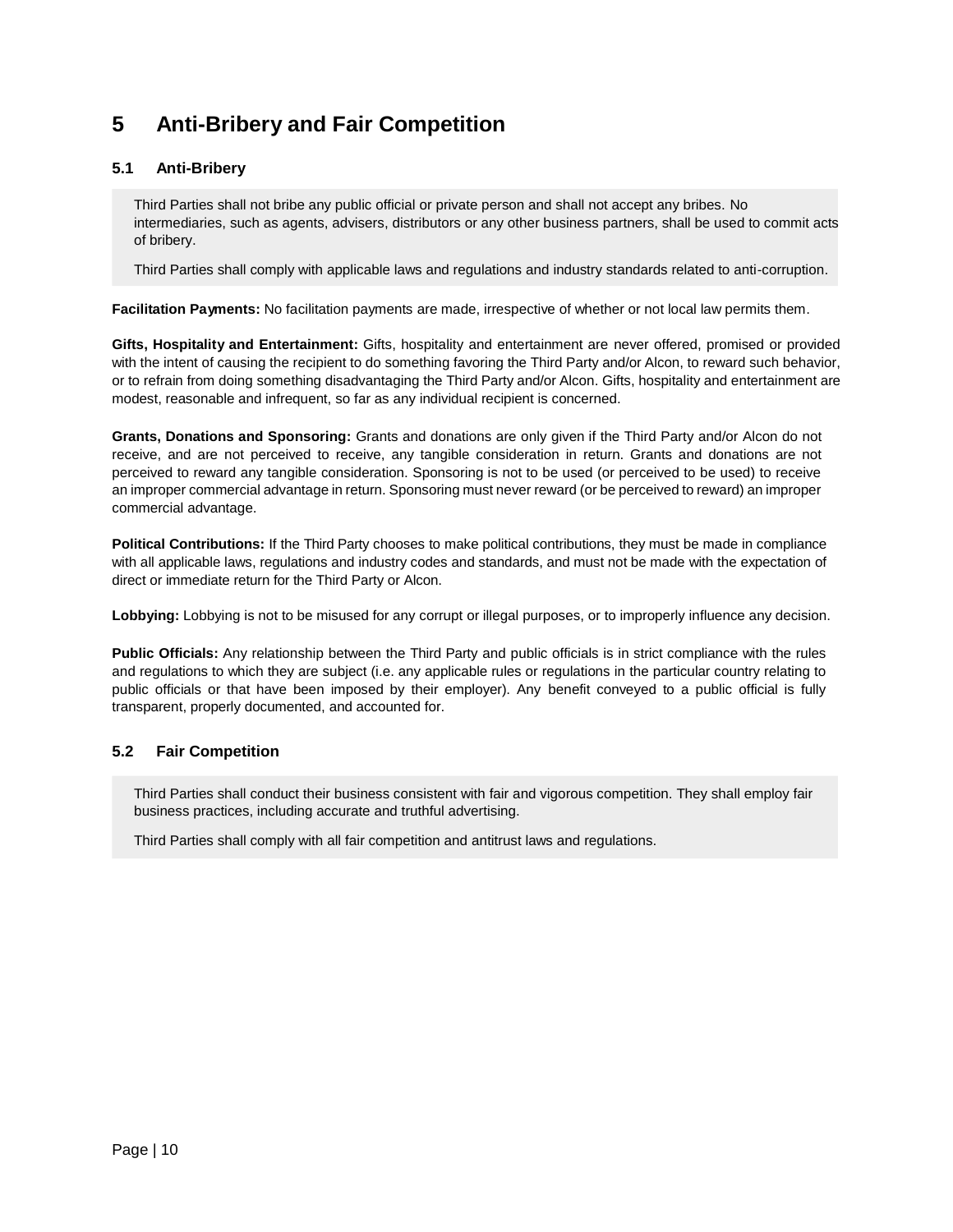### **6 Data Privacy and Information Protection**

Third Parties shall establish and maintain adequate personal data and information security protection for the information that they, and any third parties acting on their behalf, process.

Third Parties will operate in a manner that is consistent with applicable data protection/privacy laws and aligned with industry standards for the protection and security of all information, including Personal Information.

**Proper Protection of Personal Information:** Third Parties shall have the proper organizational structure, processes and procedures to ensure the protection, confidentiality, integrity and availability of information against accidental, unauthorized or unlawful loss, destruction, alteration, disclosure, use or access.

**Proper Security Measures:** Third Parties must have adequate policies and procedures in place which address technical and organizational security and take reasonable steps to stay current, and to confirm on a periodic basis, compliance with those. Such policies and procedures must include, at minimum, the Information Security Controls for Third Parties.

**Compliance with Cross-Border Transfer Restrictions:** Third Parties must have adequate safeguards, rules and procedures to ensure that they remain in compliance with all applicable laws that govern cross-border data transmissions, where applicable.

**Data and/or Information Breach Notification**: Third Parties shall notify Alcon for any suspected or actual data breach concerning the services/deliverables/goods provided. Third Parties shall appropriately assist Alcon in any investigations in response to a data or information breach.

### **7 Responsible Minerals (also known as Conflict Minerals)**

Third Parties shall support Alcon's commitment to seek to identify, reduce and, where possible, eliminate the use of certain minerals known as 3TG that have been identified as included in Alcon's products and that have been determined to have directly or indirectly financed or benefitted armed groups in the Democratic Republic of Congo (DRC) or its adjoining countries.

Third Parties shall:

- Help identify the source of 3TGs in products, components or materials supplied to Alcon by Third Parties (including the smelter or refiner where such 3TGs were processed and the country of origin of the 3TGs where possible through reasonable means);
- Cooperate with Alcon in its due diligence process and in responding to its requests for information relating to minerals used in our products;
- Provide, upon request, reasonable evidence of the Third Party's performance of similar due diligence with respect to any of their suppliers or sub-contractors involved in the production of the materials or products supplied to Alcon or any components of those materials or products;
- Work with Alcon to assess opportunities for alternative sources where 3TG responsible minerals are identified.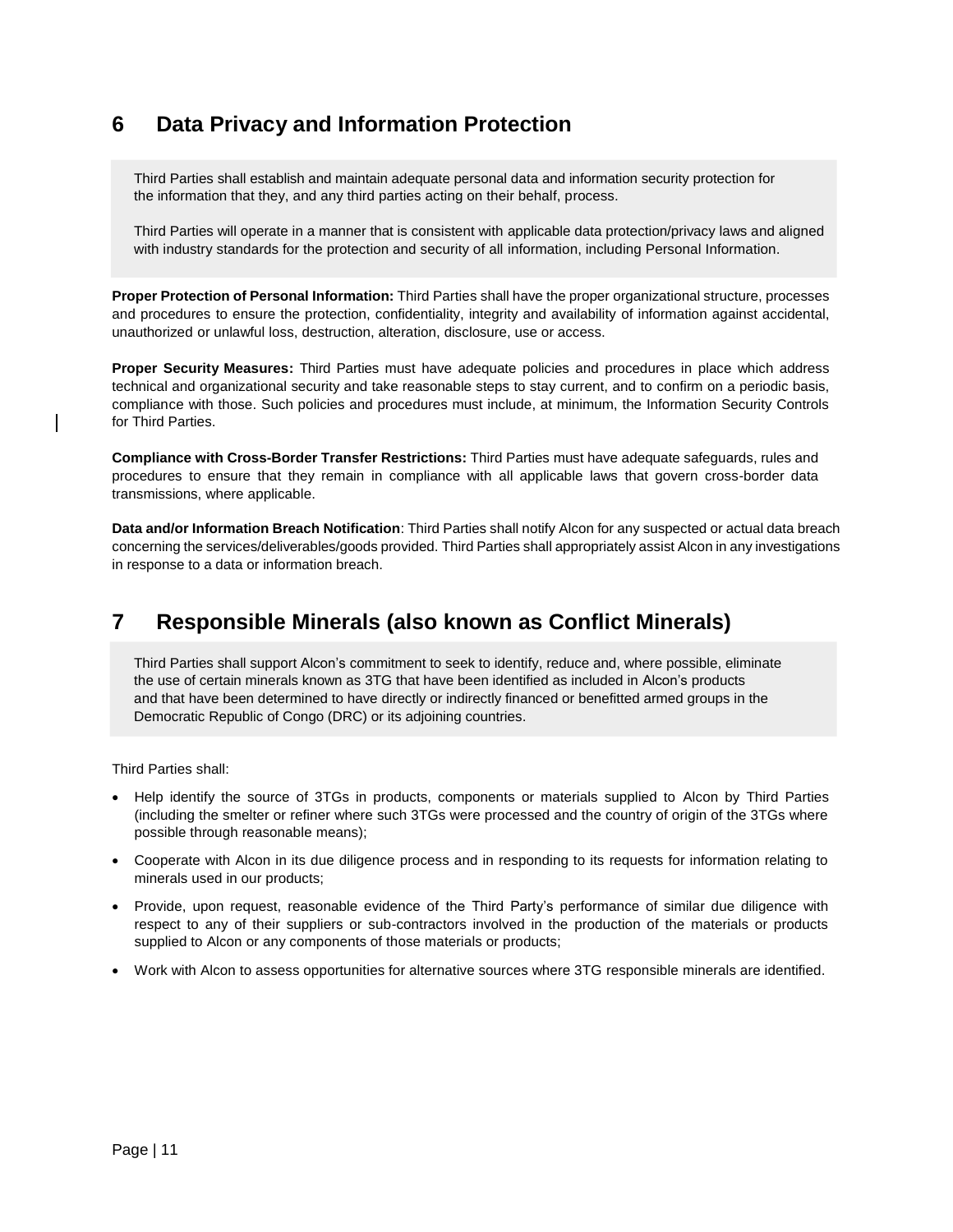### **8 Identification of Concerns**

All workers may also report any concern about work being done on behalf of Alcon following the process outlined in the Code of Conduct available on [alcon.com.](https://www.alcon.com/) 

### **9 Management Systems**

Third Parties shall use management systems to facilitate continual improvement and compliance with these standards. Elements of the management systems include:

### **9.1 Commitment and Accountability**

Third Parties shall demonstrate commitment to the concepts described in this document by allocating appropriate resources.

#### **9.2 Legal and Customer Requirements**

Third Parties shall identify and comply with applicable laws, regulations, standards and relevant customer requirements.

#### **9.3 Risk Management**

Third Parties shall have mechanisms to determine and manage risk in all areas addressed by this document.

#### **9.4 Third-Party Relationships**

Third Parties do not sub-contract or otherwise engage with third parties on behalf of Alcon or represent Alcon to third parties, without the prior written consent of Alcon. Similarly, there is no assignment of the contract, without prior written consent of Alcon.

#### **9.5 Audit right**

Alcon may audit (or engage a third-party auditor to audit) the Third Party at any time upon reasonable prior notice, to ensure its compliance with the standards in the Code and to confirm all payments made by Alcon and to third parties. Supplemental audit provisions may also apply as agreed between the parties.

### **9.6 Documentation**

Third Parties shall maintain documentation necessary to demonstrate conformance with these standards and compliance with applicable regulations.

Third Parties shall prepare and maintains books and records that document accurately and in reasonable detail all matters related to the supplier's business with Alcon, accounting for all payments (including gifts, hospitality and entertainment or anything else of value) made on behalf of Alcon, or out of funds provided by Alcon.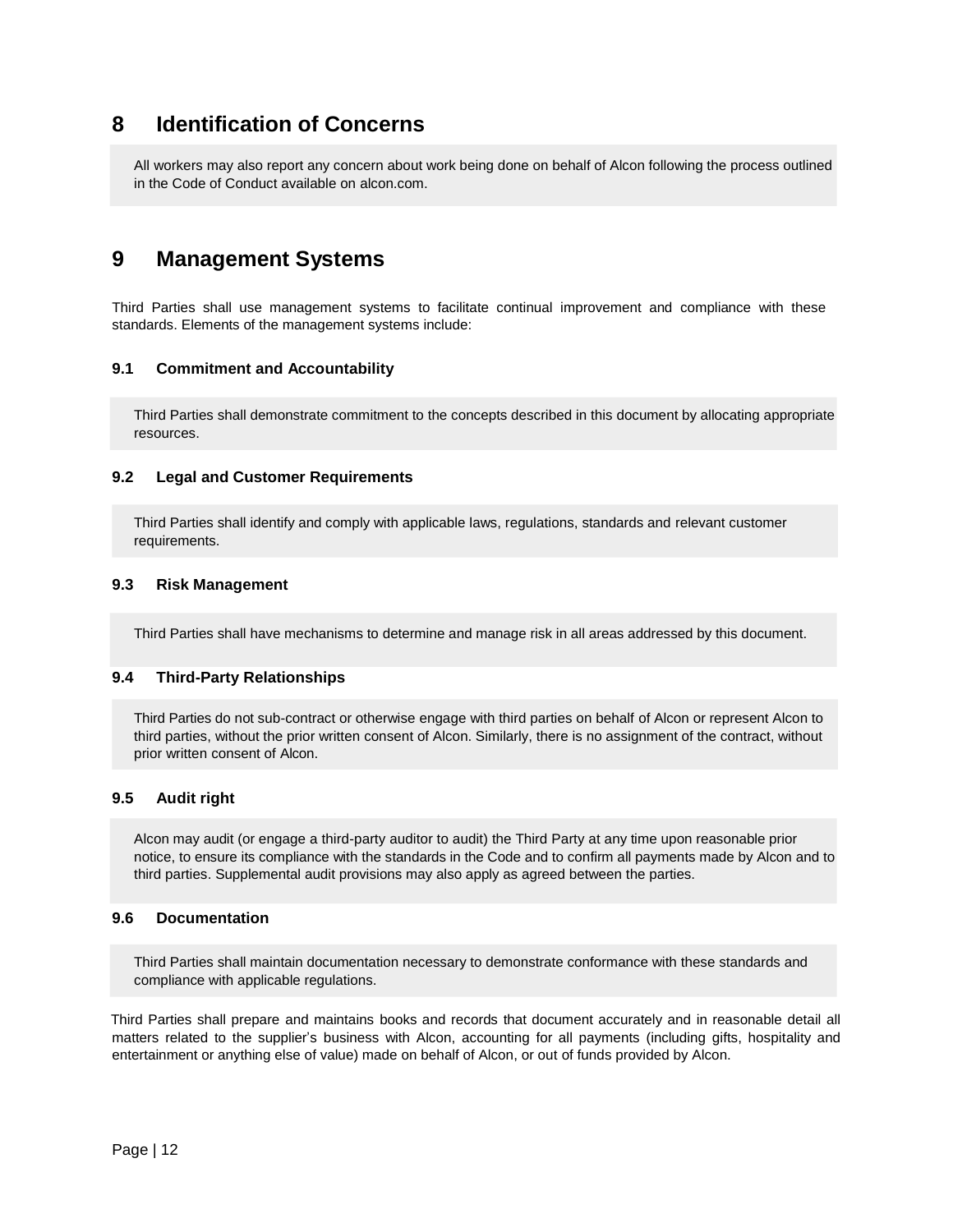"Off-the-books" accounts and false or deceptive entries in supplier's books and records are prohibited. All financial transactions must be documented, regularly reviewed and properly accounted for. A copy of this accounting is available to Alcon upon request.

Third Parties shall ensure that all relevant internal financial controls and approval procedures are followed and that the retention and archive of books and records is consistent with the Third Party's own standards and tax and other applicable laws and regulations. More specific record retention requirements may be agreed between the parties.

### **9.7 Training and Competency**

Third Parties shall educate their employees to make ethical decisions in compliance with laws, regulations and contract requirements*.* If required, Alcon has the right to train.

### **9.8 Continual Improvement**

Third Parties are expected to continually improve by setting performance objectives, executing implementation plans and taking necessary corrective actions for deficiencies identified by internal or external assessments, inspections and management reviews.

### **10 Trade Sanctions and Export Controls**

Third Parties shall identify and comply with applicable trade sanctions and export control laws, including but not limited to US, EU and Swiss trade sanctions laws.

Third Parties:

- Warrant that neither they nor their affiliated companies, shareholders or directors, have been previously or are currently listed on U.S., Swiss, or EU restricted parties lists, including without limitation the U.S. Treasury Department's List of Specially Designated Nationals and Blocked Persons ("SDN List"), the U.S. Commerce Department's Denied Persons, Organizations and Entities Subject to Swiss or EU Financial Sanctions or the UK BIS Iran List (together "DP Lists");
- Warrant that they are not any person or entity fifty percent (50%) or more owned or controlled by, or acting on behalf or instruction of, one or more such restricted parties;
- Shall immediately inform Alcon by email (using the mail address[: RPS.GTC@alcon.com\)](mailto:RPS.GTC@alcon.com) if during the course of dealing with Alcon: (i) they, their affiliated companies, shareholders or directors are placed on one of the restricted parties lists reference above; or (ii) they become owned 50% or more, individually or in the aggregate, by one or more SDNs.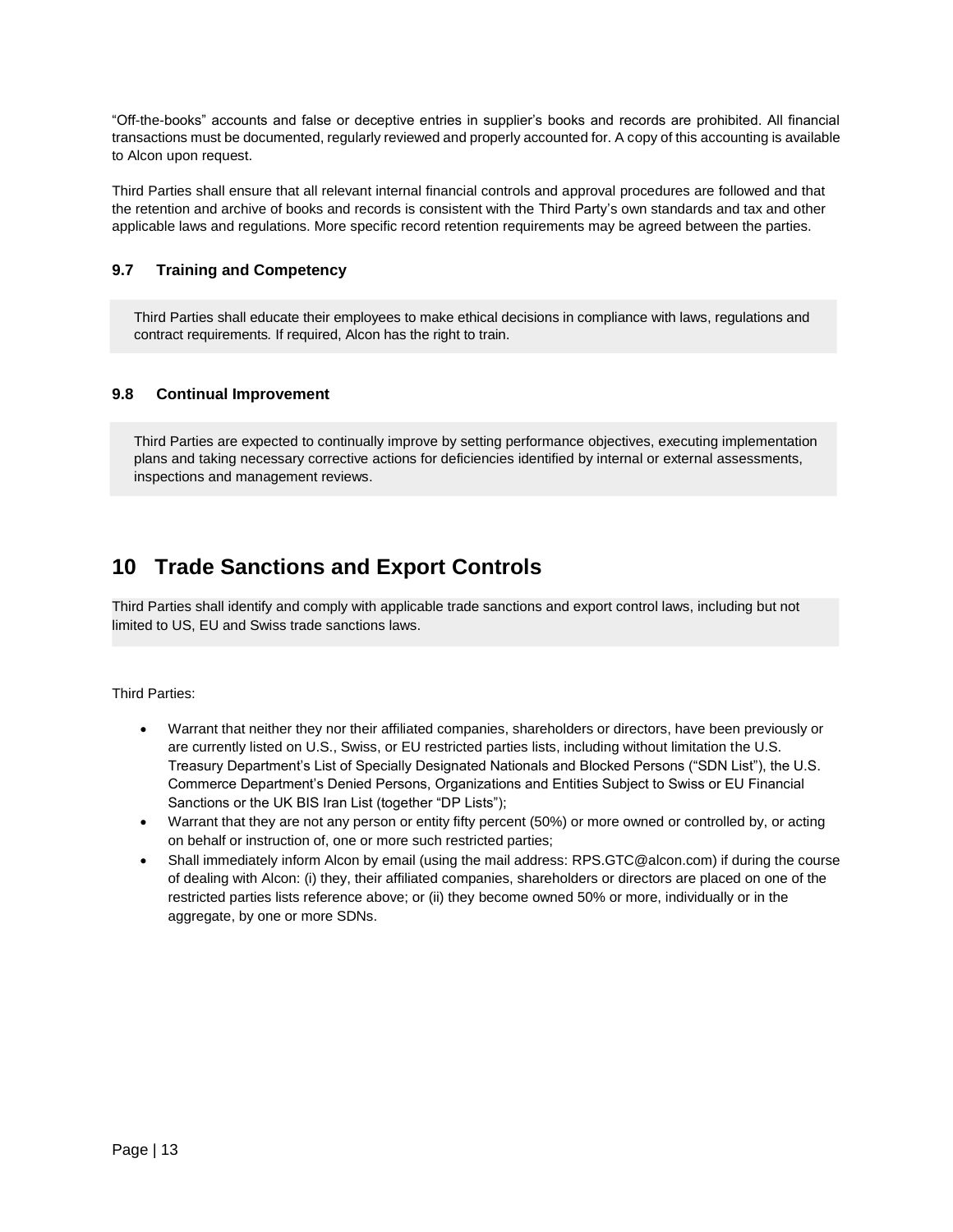### **Glossary of Terms**

**3TG:** Tin (Cassiterite), Tantalum (Coltan, Columbite-Tantalite), Tungsten (Wolframite) and Gold as defined in the 2010 Dodd-Frank Act, Section 1502.

### **Data Protection Laws/Legislation**:

- (a) the EC Data Protection Directive (Directive 95/46/EC);
- (b) the Swiss Federal Act on Data Protection of 19 June 1992; and
- (c) all other existing or new applicable laws/regulations relating to or impacting on the processing of Personal Data of a data subject and/or its privacy.

**Human Trafficking:** The transporting, harboring, recruiting, transferring or receiving of persons by means of threat, force, coercion, abduction or fraud for labor or services.

### "**Personal Data/Personal Information**":

- (a) any information relating to an identified or identifiable person, including without limitation electronic data and paper-based files that contain information such as name, home address, office address, e-mail address, age, gender, family information, profession, education, professional affiliations or salary;
- (b) non-public personal information, such as national identification number, passport number, social security number, driver's license number;
- (c) health or medical information, such as insurance information, medical prognosis or treatment, diagnosis information or genetic information; and including coded clinical trial patient data;
- (d) sensitive personal information, such as race, religion, disability, trade union memberships or sexuality, and;
- (e) any data or information that is qualified as Personal Information or Personal Data under the applicable Data Protection Legislation.

**Standards:** Collectively the standards and corresponding requirements set out in this Supplier Code.

**Third Party:** Includes any third party that provides goods/services to Alcon, and such third party's agents or subcontractors. For the purpose of Sections 5, 6, 8 and 9 of The Code, reference to Third Party also includes distributors, wholesalers, licensors, licensees and other technology partners that are not providing goods/services to Alcon (if such third parties do provide goods/services to Alcon, then then The Code applies in full to them and to each of their respective agents or subcontractors).

**Worker:** Any employee, director, officer, staff or personnel engaged or employed by a supplier, including agency workers, whether on a permanent, temporary or casual basis.